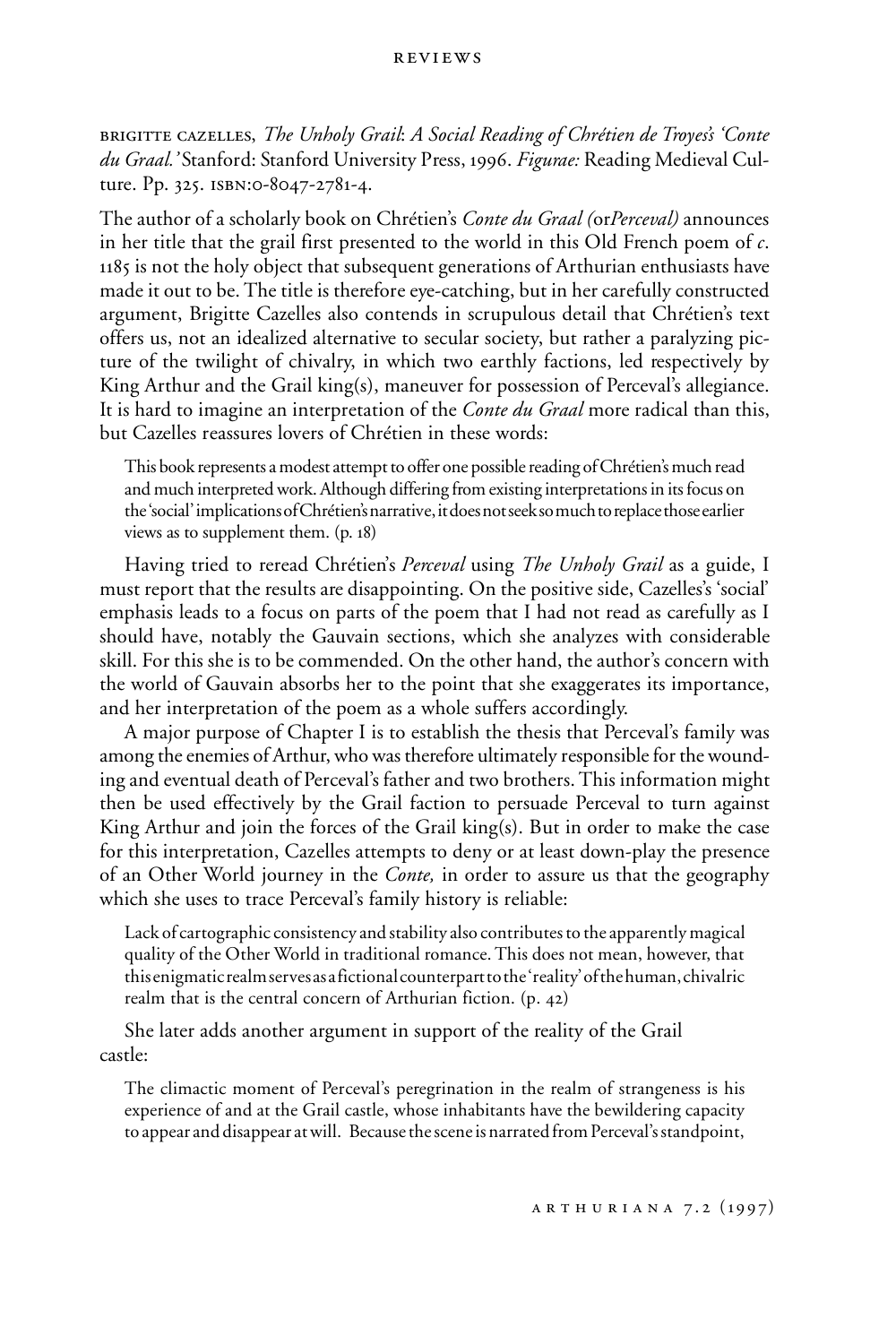the castle's peculiarity informs not the site itself, but the perspective of the *niche* [fool, *i.e*. Perceval]. (p. 54)

My first reaction to this observation was to wonder how anyone could bring him or herself to discount or discredit the luminous power one immediately feels in Chrétien's account of Perceval's visit to the Grail castle. Nor is the effect produced solely by 'magical' description. The most innocent-sounding small talk between Perceval and the Fisher King can be full of meaning:

The youth sat down beside him, and the worthy man said to him: 'Friend, from what part did you come today?'

'Lord,' says he, 'this very morning I moved from Biaurepaire, thus it is named.'

'So help me God,' says the worthy man, 'too great a journey have you made today:

you must have moved this morning before the watchman had sounded the horn for dawn.'

'Rather the first hour had already sounded,' says the youth, 'I assure you.' (Linker, p. 67)

It is to be hoped that the reader of this passage can catch the Fisher King's meaning, even if Perceval himself (being a fool) seems at the moment oblivious of the fact that he has entered the Other World. Turning the Grail castle into the headquarters of the anti-Arthurian faction can be achieved only at an unacceptable price.

Meanwhile we are presumably to ignore the evidence of the text itself: that Perceval *thinks* he is near his home in the Welsh forest when he reaches the river where he sees the two men in a boat, while looking for the bridge he crossed, when he had said goodbye to his mother. And on leaving the castle, he *happens* to run into his cousin, who brings him news from home: the death of his mother.

A segment entitled 'Perceval's Grail "Educators"…' (134-56) treats Perceval's cousin (or foster-sister), the Hideous Damsel who accuses him in Arthur's court, the Hermit who counsels him on Good Friday, and the Grail king(s) (the Fisher King and the Grail King whom he never meets). In order to impose her theory the author must somehow impugn the integrity of these educators: his cousin has sinister motives and actually lies about herself, the Hideous Damsel 'openly contradicts the facts at hand' (144), and the purpose of the Hermit is to persuade Perceval to turn against Arthur and join the forces of the grail faction (145–51). In no case is the evidence for these allegations at all persuasive.

The nearest the author comes to allowing that the Hermit may have had a spiritual purpose in his disclosures is found in her comment on the signficance of the Grail king:

…in the course of an unspecified event that appears to have occurred approximately at the time of Perceval's birth ('fifteen years ago'), the old king was inspired to become a spiritual man, so blessed that he has no need for terrestrial nourishment. (p. 162)

She goes on to point out carefully and accurately that the Hermit never speaks of this king as wounded, and even stresses the difference between his food (the Host) and that of the Fisher King (pike, lamprey, or salmon). I waited in vain for her to , identify the 'unspecified event' of fifteen years past (the death of Perceval's father), but this is never considered, and for good reason: it would change forever her way of reading the poem.